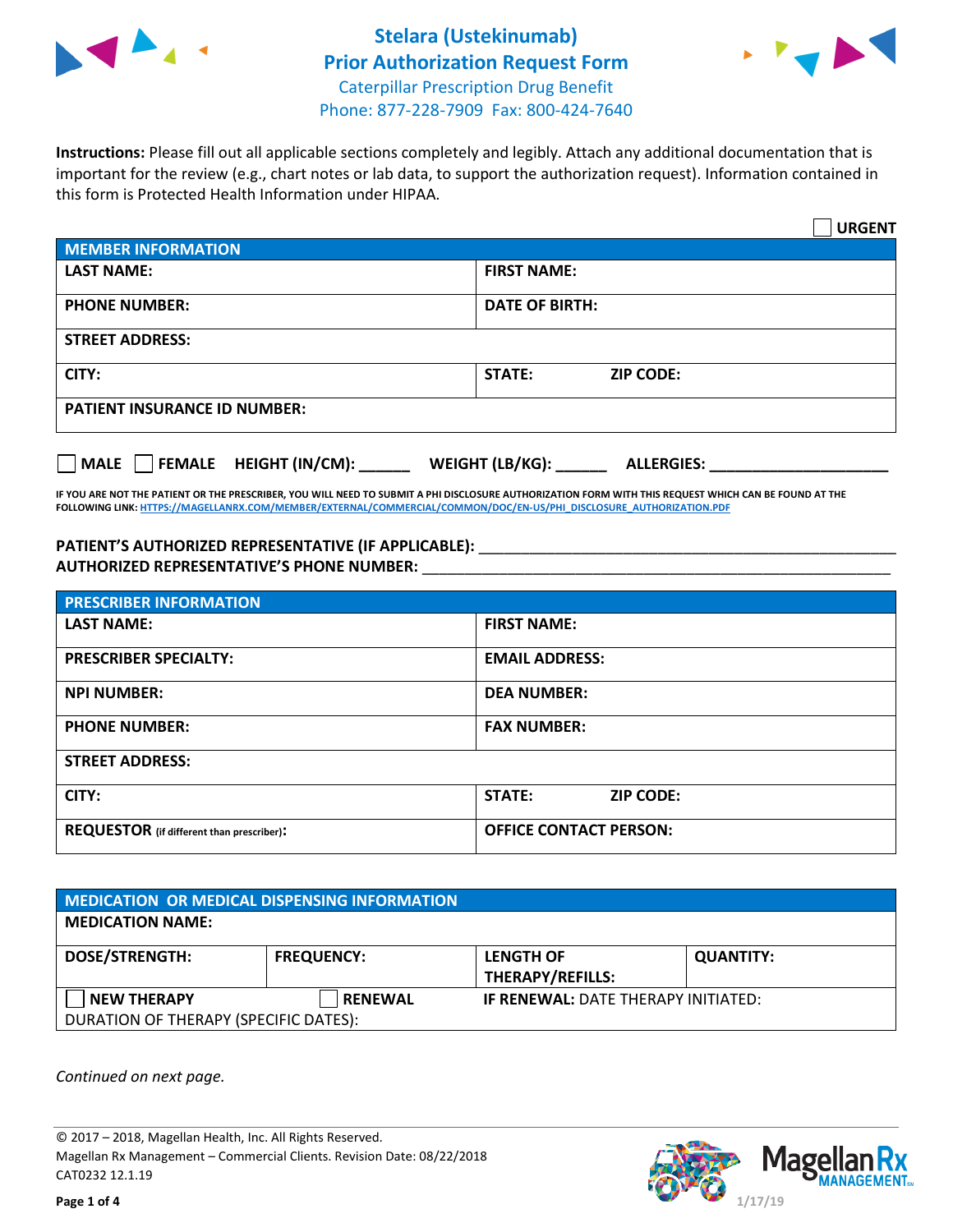



| <b>MEMBER'S LAST NAME:</b>                                                    | <b>MEMBER'S FIRST NAME:</b>                                                                                         |                                           |  |
|-------------------------------------------------------------------------------|---------------------------------------------------------------------------------------------------------------------|-------------------------------------------|--|
|                                                                               | 1. HAS THE PATIENT TRIED ANY OTHER MEDICATIONS FOR THIS CONDITION?                                                  | YES (if yes, complete below)<br><b>NO</b> |  |
| <b>MEDICATION/THERAPY (SPECIFY</b>                                            | <b>DURATION OF THERAPY (SPECIFY</b>                                                                                 | <b>RESPONSE/REASON FOR</b>                |  |
| DRUG NAME AND DOSAGE):                                                        | DATES):                                                                                                             | <b>FAILURE/ALLERGY:</b>                   |  |
|                                                                               |                                                                                                                     |                                           |  |
|                                                                               |                                                                                                                     |                                           |  |
| <b>2. LIST DIAGNOSES:</b>                                                     |                                                                                                                     | <b>ICD-10:</b>                            |  |
| □ Crohn's disease                                                             |                                                                                                                     |                                           |  |
| □ Moderate to severe psoriatic arthritis                                      |                                                                                                                     |                                           |  |
| □ Ulcerative colitis                                                          | $\square$ Plaque psoriasis                                                                                          |                                           |  |
| □ Other Diagnosis<br>____________________ICD-10 Code(s):_                     |                                                                                                                     |                                           |  |
|                                                                               | 3. REQUIRED CLINICAL INFORMATION: PLEASE PROVIDE ALL RELEVANT CLINICAL INFORMATION TO SUPPORT A                     |                                           |  |
| PRIOR AUTHORIZATION.                                                          |                                                                                                                     |                                           |  |
|                                                                               | "Patients previously started on intravenous Stelara must meet all Plan criteria before subcutaneous Stelara will be |                                           |  |
| approved for benefit coverage."                                               |                                                                                                                     |                                           |  |
| For all diagnoses, answer the following:                                      |                                                                                                                     |                                           |  |
| Will Stelara be used concurrently with another biologic? $\Box$ Yes $\Box$ No |                                                                                                                     |                                           |  |
|                                                                               |                                                                                                                     |                                           |  |
| Select if Stelara is being prescribed by one of the following specialists:    |                                                                                                                     |                                           |  |
| Dermatologist                                                                 |                                                                                                                     |                                           |  |
| Gastroenterologist                                                            |                                                                                                                     |                                           |  |
| □ Rheumatologist                                                              |                                                                                                                     |                                           |  |
|                                                                               |                                                                                                                     |                                           |  |
| For Crohn's disease, also answer the following:                               |                                                                                                                     |                                           |  |
|                                                                               | Will Stelara be used concurrently with another biologic response modifier? $\Box$ Yes $\Box$ No                     |                                           |  |
|                                                                               | Select if the patient has tried and had an inadequate response, intolerance, or contraindication to the following   |                                           |  |
| systemic therapies:                                                           |                                                                                                                     |                                           |  |
| Glucocorticoid therapy                                                        |                                                                                                                     |                                           |  |
| $\Box$ Methotrexate                                                           |                                                                                                                     |                                           |  |
| □ Azathioprine                                                                |                                                                                                                     |                                           |  |
| □ 6-mercaptopurine                                                            |                                                                                                                     |                                           |  |
| □ 5-ASA/mesalamine                                                            |                                                                                                                     |                                           |  |
|                                                                               | Please provide supporting documentation, including which agent(s) have been tried and trial dates:                  |                                           |  |
|                                                                               |                                                                                                                     |                                           |  |
|                                                                               |                                                                                                                     |                                           |  |
| $\square$ Yes $\square$ No                                                    | Has the patient tried and had an inadequate response to a three-month trial with Humira (adalimumab)?*              |                                           |  |
| *Please provide supporting documentation, including trial dates.              |                                                                                                                     |                                           |  |
|                                                                               |                                                                                                                     |                                           |  |
|                                                                               |                                                                                                                     |                                           |  |

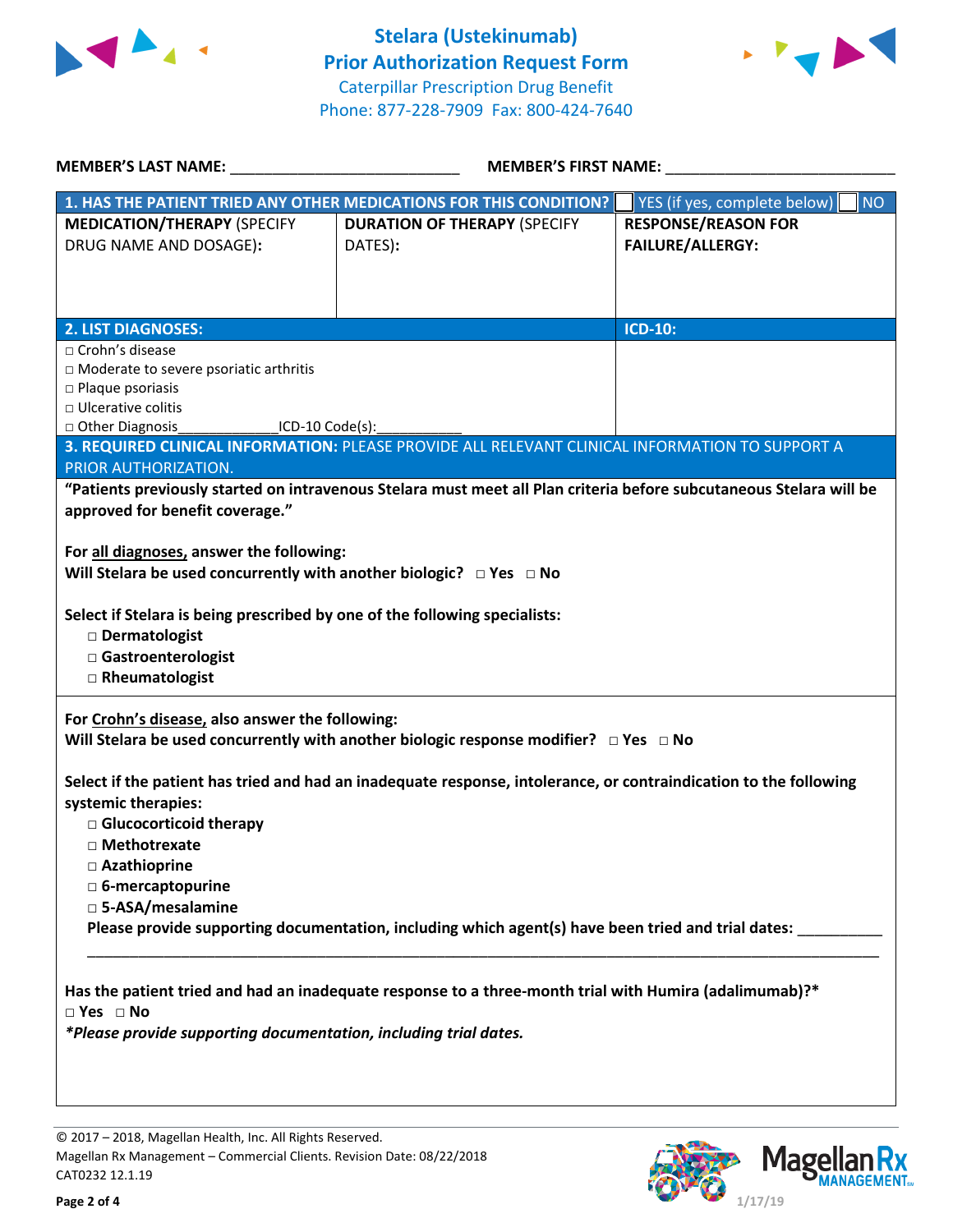



| MEMBER'S LAST NAME: _________________________________                                                                     |                                                                                                                                                                                                                                                                                                                                                    |
|---------------------------------------------------------------------------------------------------------------------------|----------------------------------------------------------------------------------------------------------------------------------------------------------------------------------------------------------------------------------------------------------------------------------------------------------------------------------------------------|
| the patient cannot take the following:<br>ASA/mesalamine<br>□ Humira (adalimumab)                                         | Select if the patient has a contraindication to all of the following pre-requisite medications or there is a reason why<br>□ Systemic therapy: Glucocorticoid therapy, Methotrexate, Azathioprine, 6-mercaptopurine, and 5-                                                                                                                        |
| For moderate to severe psoriatic arthritis, also answer the following:<br>tried and trial dates: example and trial dates: | Has the patient had at least a 3-month trial and failure with an oral non-biologic disease modifying anti-rheumatic<br>agent (DMARD) (e.g., methotrexate, sulfasalazine (Azulfidine), leflunomide (Arava), cyclosporine? □ Yes □ No<br>If "yes" to the above question, please provide supporting documentation, including which agent(s) have been |
| *Please provide supporting documentation, including trial dates.                                                          | Has the patient tried and had an inadequate response to a three-month trial with Enbrel (etanercept)?* $\Box$ Yes $\Box$ No                                                                                                                                                                                                                        |
| $\Box$ Yes $\Box$ No<br>*Please provide supporting documentation, including trial dates.                                  | Has the patient tried and had an inadequate response to a three-month trial with Humira (adalimumab)?*                                                                                                                                                                                                                                             |
| For plaque psoriasis, also answer the following:                                                                          | Does the patient have plaques covering greater than or equal 3% of their body surface area (BSA)? $\Box$ Yes $\Box$ No                                                                                                                                                                                                                             |
| or genitalia which causes disruption of normal activities? $\Box$ Yes $\Box$ No                                           | Does the patient have plaques covering less than 3% of their BSA with involvement of palms, soles, head and neck,                                                                                                                                                                                                                                  |
|                                                                                                                           | Has the patient has had an inadequate response to previous treatment with phototherapy? $\Box$ Yes $\Box$ No<br>Please provide supporting documentation, including which agent(s) have been tried and trial dates:                                                                                                                                 |
| systemic therapies:<br>□ Acitretin<br>□ Methotrexate<br>□ Cyclosporine                                                    | Select if the patient has tried and had an inadequate response, intolerance, or contraindication to the following                                                                                                                                                                                                                                  |
|                                                                                                                           | Please provide supporting documentation, including which agent(s) have been tried and trial dates:                                                                                                                                                                                                                                                 |
| *Please provide supporting documentation, including trial dates.                                                          | Has the patient tried and had an inadequate response to a three-month trial with Enbrel (etanercept)?* $\Box$ Yes $\Box$ No                                                                                                                                                                                                                        |

© 2017 – 2018, Magellan Health, Inc. All Rights Reserved. Magellan Rx Management – Commercial Clients. Revision Date: 08/22/2018 CAT0232 12.1.19